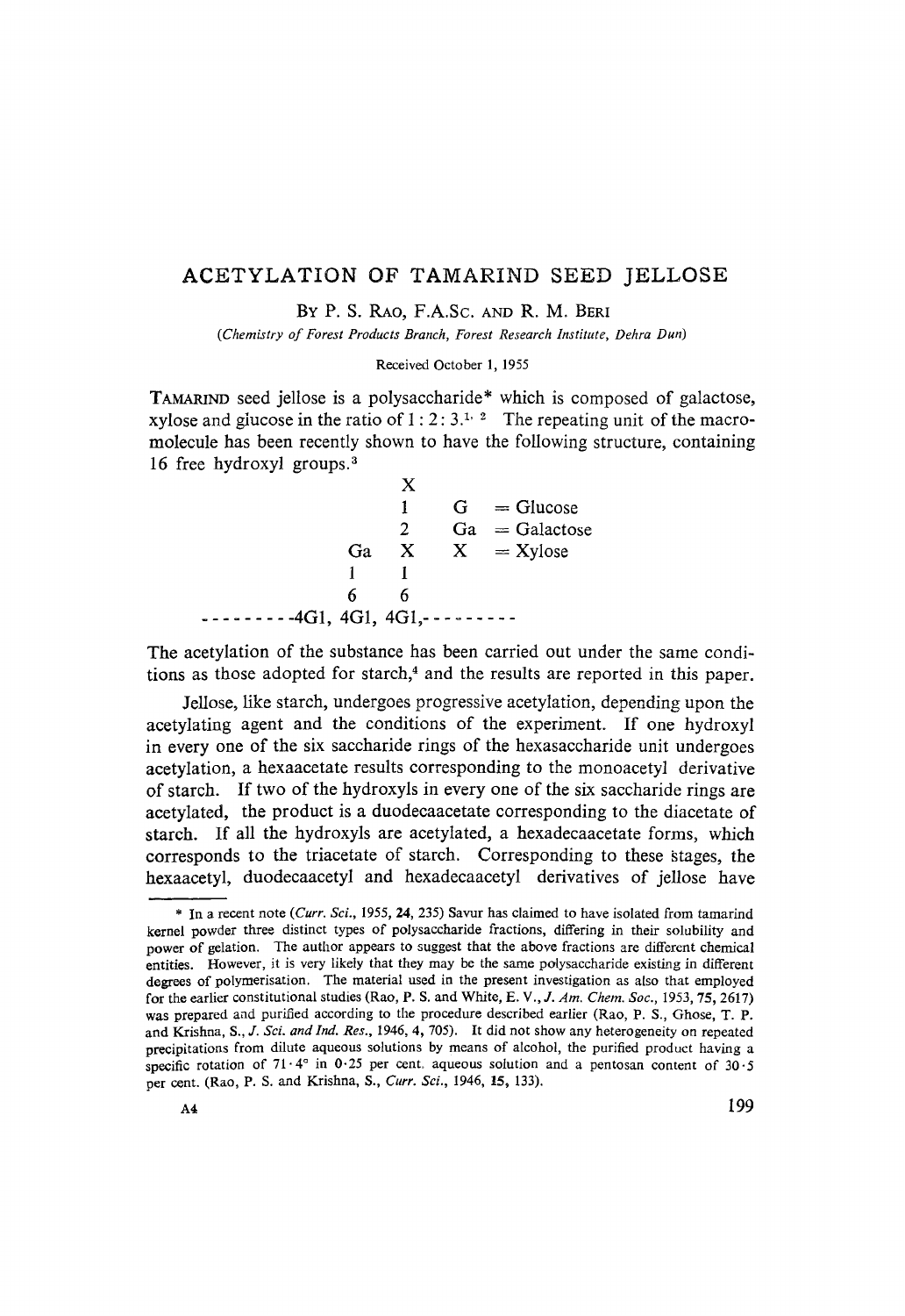been obtained. It may, however, be noted that the reaction need not invariably take place in the stepwise manner indicated; in fact, as in the case of starch, intermediate acetyl derivatives are also formed.

It may be mentioned that the polysaccharide undergoes acetylation even with boiling glacial acetic acid in the presence of anhydrous sodium acetate  $(cf. \, \text{starch}^5)$  and the extent of acetylation depends on the duration of the treatment.

The acetyl derivatives are as a class insoluble in water and, some, even in organic solvents. The solubility appears to depend not only on the extent of acetylation but atso on the degree of depolymerisation that the molecule undergoes during the chemical treatment. The insoluble products can be rendered soluble in organic solvents by treatment with a hot mixture of sulphuric and glacial acetic acids. In appropriate solvents some of the acetyl derivatives yield fairly strong, flexible, glossy and transparent films which adhere to glass, wood and metal surfaces. From this point of view the product obtained by the action of boiling acetic acid is particularly good. Further, some of the acetates, on account of their wide melting-range, may be useful as thermoplastic resins.

## EXPERIMENTA L

*Action of glacial acetic acid.--Dry* jellose (10 g.) was refluxed with 200 c.c. of glacial acetic acid and one gram of anhydrous sodium acetate for varying periods. After each treatment the mixture was poured on crushed ice and the resulting solid was filtered, boiled with small quantities of fresh water to remove any unreacted jellose, cooled, filtered, washed with alcohol and finally dried in vacuum. The properties of the different products are given in the following table : $-$ 

| Length of<br>treatment | Acetyl value | Properties                                                                                       |
|------------------------|--------------|--------------------------------------------------------------------------------------------------|
| 12 hours               | 12.39%       | Insoluble in water and all the ordinary organic<br>solvents.                                     |
| 24 hours               | 16.58%       | Behaves similar to the previous case but swells in<br>glacial acetic acid.                       |
| 36 hours               | $19.98\%$    | Soluble in alcohol, pyridine and dilute acetic acid but<br>not in water, acetone and chloroform. |

TABLE I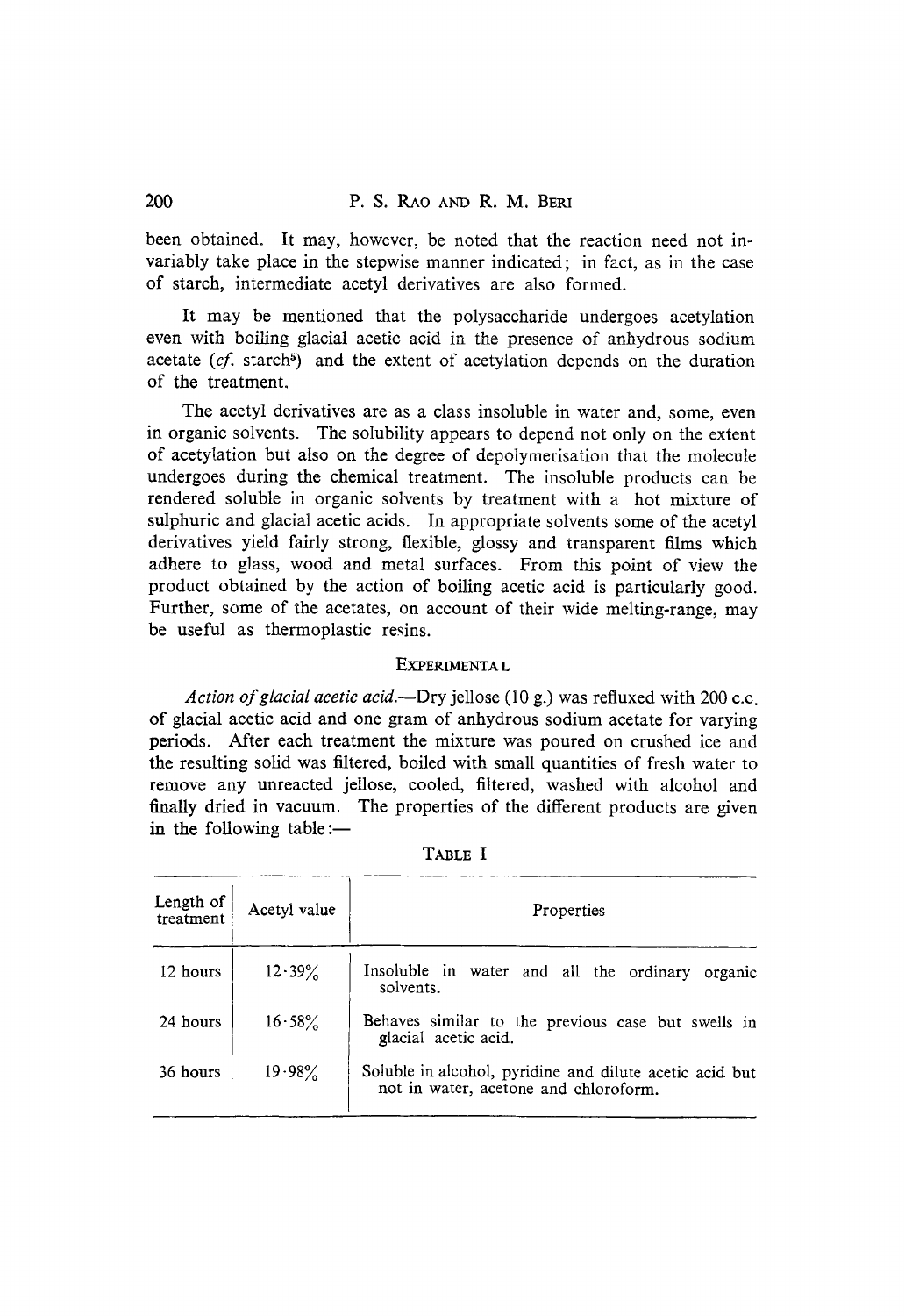In the first two cases (boiling for  $12$  and  $24$  hours) the yields were not high, because the products were contaminated with considerable quantities of unreacted jellose. In the third case, however, the yield was 8 g. from 10 g. of the jellose. In this treatment the reaction product went into solution in the acetic acid and did not separate out on simple dilution, but only on saturation with sodium chloride. Its solutions on slow evaporation left fairly strong, pliable and transparent films. It softened at 270° and became dark at higher temperatures, but did not melt below 320°.

*Jellose hexaacetate.*--The *jellose* was *initially* gelatinized by treatment with formic acid. Dry jellose (10 g.) was gradually added to 100 c.c. of 90 per cent. formic acid with continuous stirring. The substance immediately swelled, forming a thick viscous solution. Ah analysis of the isolated product showed that the formic acid reacted with the jellose, converting the latter into the hexaformyl derivative  $[(a)_n^{250}$  in formic acid solution  $(c=0.3\%) = +46.3^{\circ}$ ; softens at 260°, swells enormously on further heating but does not melt below  $320^{\circ}$ . Continuing the stirring, acetic anhydride (100 c.c.) was added dropwise. Since carbon monoxide was evolved as a result of the decomposition of formic acid, the operation was carried out in a fume chamber. During the reaction the temperature rose gradually and had to be controlled by means of crushed ice. When the addition of acetic anhydride was over, the reaction mixture was cooled and treated with ice-cold water. On vigorous stirring a faintly brownish solid separated. The yield was 12 g. It was insoluble in alcohol, acetone, chloroform, pyridine, etc., and was moderately soluble in formic acid, in which  $[a]_D^{25}$ <sup>o</sup> was  $+ 59.4$ <sup>o</sup> (c = 1%). It softened at 230<sup>o</sup> and melted with decomposition at  $280^\circ$ . This corresponded to the hexaacetyl derivative of the jellose (Found:- $COCH_3$ , 22.4;  $[C_{34}H_{50}O_{28}$  (COCH<sub>3</sub>)<sub>6</sub>]<sub>n</sub> requires-COCH<sub>3</sub>,  $22 \cdot 2\frac{9}{2}$ .

In the above experiment smaller quantities of formic acid could be used for sweUing the jellose but the difficulty was as regards the stirring. Even in 10 per cent. concentration, the jellose formed a thick dough with the acid. However, when the formic acid was sprayed on the jeUose triturating in a mortar, the swelling was quite rapid and efficient. By this means the weight of formic acid necessary for swelling could be reduced to an amount equal to the weight of jellose.

*Jellose duodecaacetate.--The* experiment was carried out as in the previous case but with the difference that acetic anhydride containing 1 per cent. of concentrated sulphuric acid was used instead of acetic anhydride alone, and the product was duodecaacetate. The isolation and purification were done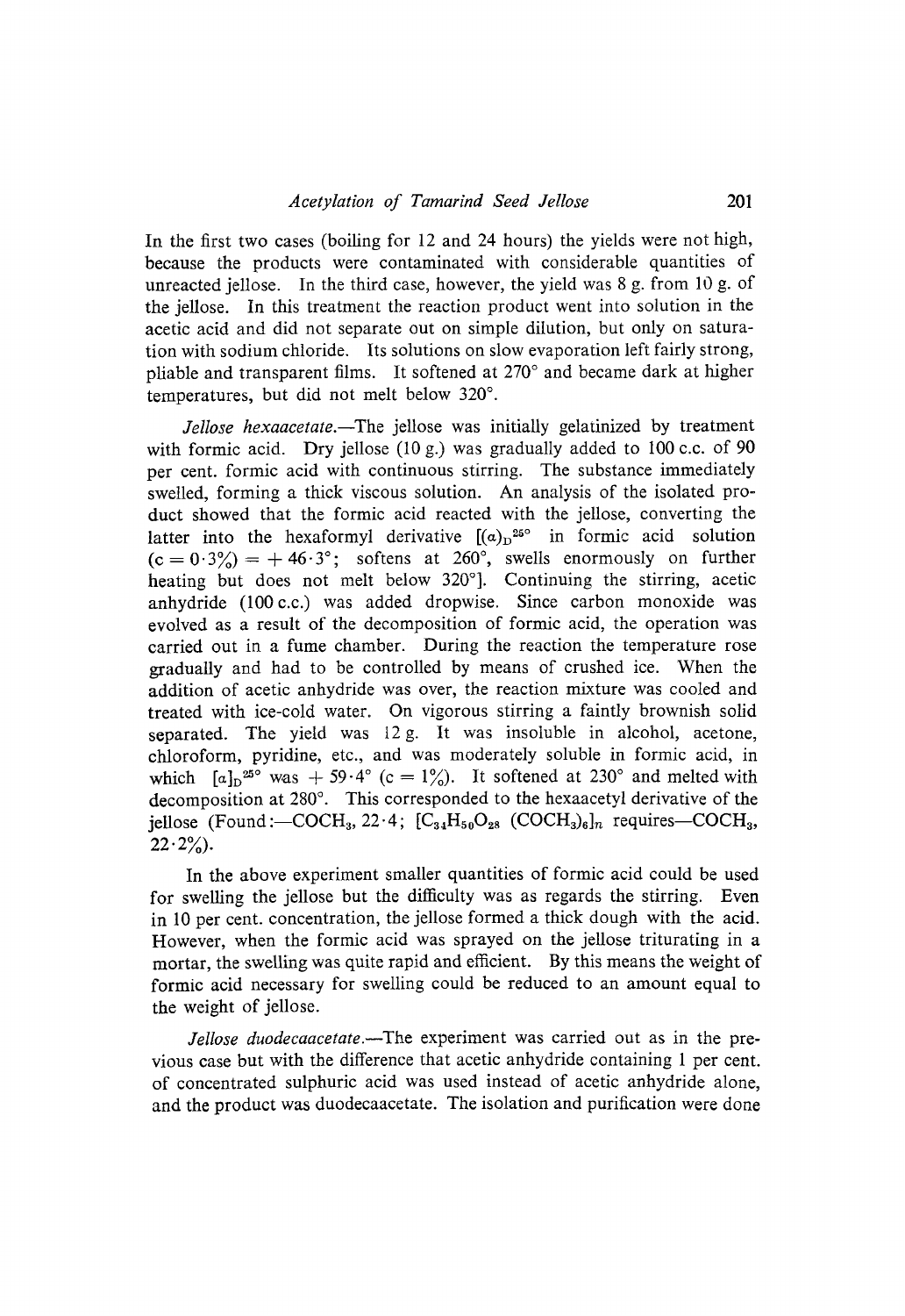as in the previous case (Found: $-COCH_3$ , 36.0;  $[C_{34}H_{44}O_{28}$  (COCH<sub>3</sub>)<sub>12</sub>]<sub>n</sub> requires—COCH<sub>3</sub>, 36.4%). The yield was 12.5 g. from 10 g. of the jellose. It was soluble in acetone, acetic acid and pyridine and was insoluble in chloroform and alcohol. In pyridine solution  $(0.75\%)$ ,  $[a]_D^{25\degree}$  was  $+51.6^\degree$ . Softening at  $240^\circ$ , it did not melt below  $320^\circ$ .

*Jellose hexadecaacetate.--If* in the above experiment the reaction mixture was heated at  $95^{\circ}$  C. for two hours with continuous stirring, the completely acetylated product was obtained. During the first hour the temperature was slowly raised to 95<sup>°</sup> and was subsequently maintained thereat for the rest of the period. On dilution with ice-cold water and stirring. the acetyl derivative separated out. The yield was  $16.6$  g. from  $10$  g. of the jellose. The product was soluble in acetic acid, acetone, chloroform and pyridine but not in alcohol, and exhibited a specific rotation of  $+28.5^\circ$  in pyridine solution (c =  $0.5\%$ ). It softened at about 240°, assumed a doughlike structure at 280° and did not melt below 320°. It was largely the completely acetylated derivative (Found :- $\text{COCH}_3$ , 44.3;  $\text{[C}_{34}\text{H}_{40}\text{O}_{28} \text{(COCH}_3)_{16}]_n$ requires- $\sim$ COCH<sub>3</sub>, 43.4%).

*Conversion of insoluble into soluble acetates.--The* insoluble acetate (10 g.) was suspended in 100 c.c. of glacial acetic acid containing  $1 \cdot 5$  per cent. of concentrated sulphuric acid, and the suspension was heated on an oilbath. The temperature was slowly raised to 95° during the course of an hour and the heating was continued for another hour at the same temperature. The mixture was then diluted with ice-cold water, whereupon the " soluble " acetate separated (yield:  $9.5$  g.).

*Experiments on the utilisation of the acetates.*—Since the melting range of the acetates is fairly wide, covering nearly  $60^{\circ}$  from the softening point to the formation of the melt, the substances, it was felt, might be useful as thermoplastic materials. However, preliminary experiments on moulding of the esters at temperatures justa little above the softening points indicated that the casts were rather brittle, though the surface was glossy. Addition of plasticisers like camphor, phthalic anhydride and esters of phthalic acid in varying amounts improved the properties of the casts to different degrees. Phthalic anhydride and esters of phthalic acid (25 per cent. addition) gave the best results but even then the casts were not sufficiently strong and tough. In these experiments the duodeca ester gave much better results than the other acetates. The addition of cellulose acetate by about 25 per cent. improved the strength of the jellose acetate moulds (cf. starch  $\text{esters}^4$ ).